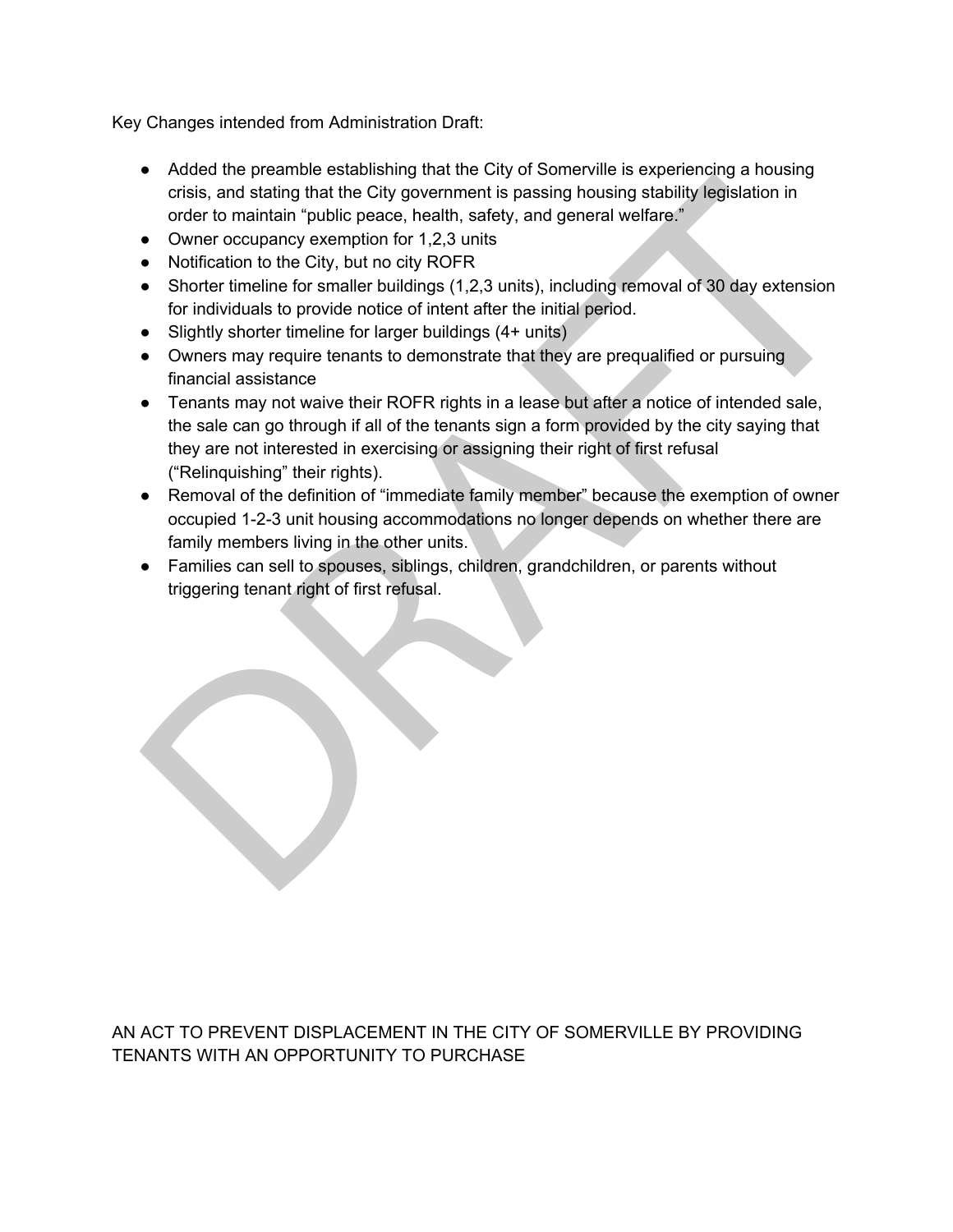WHEREAS there is a continuing housing crisis in the City of Somerville, exacerbating resident displacement, destabilizing communities, disrupting children's educations, threatening the stability of Somerville schools, undermining the health and vitality of our neighborhoods, and jeopardizing the diversity that Somervillians cherish; and

WHEREAS this continuing housing crisis has been thoroughly investigated and documented in two recent studies commissioned by the City: the 2015 Somerville Housing Needs [Assessment](http://www.somervillezoning.com/wp-content/uploads/sites/2/2017/02/Somerville-HNA-2015-FINAL.-Transmitted-12-3-15.pdf), and analyses performed by the Metropolitan Area Planning Council (MAPC) to inform the work and December 2015 report of the Sustainable [Neighborhoods](http://somervillecityma.iqm2.com/Citizens/FileOpen.aspx?Type=4&ID=8047&MeetingID=2186) Working Group; and

WHEREAS the median listing price of houses in Somerville has increased by 40% (from \$500,000 to over \$700,000) in just the last four years [\(Zillow](https://www.zillow.com/somerville-ma/home-values/)), an[d](https://www.zillow.com/somerville-ma/home-values/) [Zillow's](https://www.zillow.com/somerville-ma/home-values/) home value index has increased by 84% (from \$346,000 to \$636,000) since the beginning of 2009; and

WHEREAS the median [Somerville](https://www.zillow.com/somerville-ma/home-values/) rent (\$2,600/month = \$31,200/year) -- not including heat or utilities -- represents 44% of the median [Somerville](https://datausa.io/profile/geo/somerville-ma/) household income (\$73,100), and 100% of the income of tenants working full time at \$15/hour; so that as of December 2015, 74% of Somerville residents could not afford the average rent in Somerville if they had to move from their current dwelling; and

WHEREAS the increasingly speculative real estate market is making it impossible for most tenants to become homeowners in the City of Somerville; and

WHEREAS there is a severely limited supply of affordable housing options for persons with modest incomes, as evidenced by the fact that the Housing Division receives an average of 41 qualified applications for each affordable inclusionary rental unit; by the fact that some 3400 persons applied to participate in a housing lottery for 35 new affordable rental units at 181 Washington St.; and by the consistent lack of success that Section 8 Housing Choice subsidy holders have in finding Somerville rentals where they can use their voucher; and

WHEREAS the loss of affordable rental housing stock, and the increasing threat of displacement has caused widespread fear and uncertainty among tenants, especially low and moderate income tenants -- particularly among family households, elderly tenants and tenants with disabilities on fixed incomes who are most vulnerable to displacement by the increased rents that inevitably follow property sales financed by higher-cost mortgages; and

WHEREAS these provisions to prevent resident displacement are required to preserve the public peace, health, safety, and general welfare;

NOW, THEREFORE the Board of Aldermen, in session assembled, hereby adopts the following home rule petition ensuring that, subject to the limitations and conditions described herein, tenants in rental housing that the property owner desires to sell shall be afforded a reasonable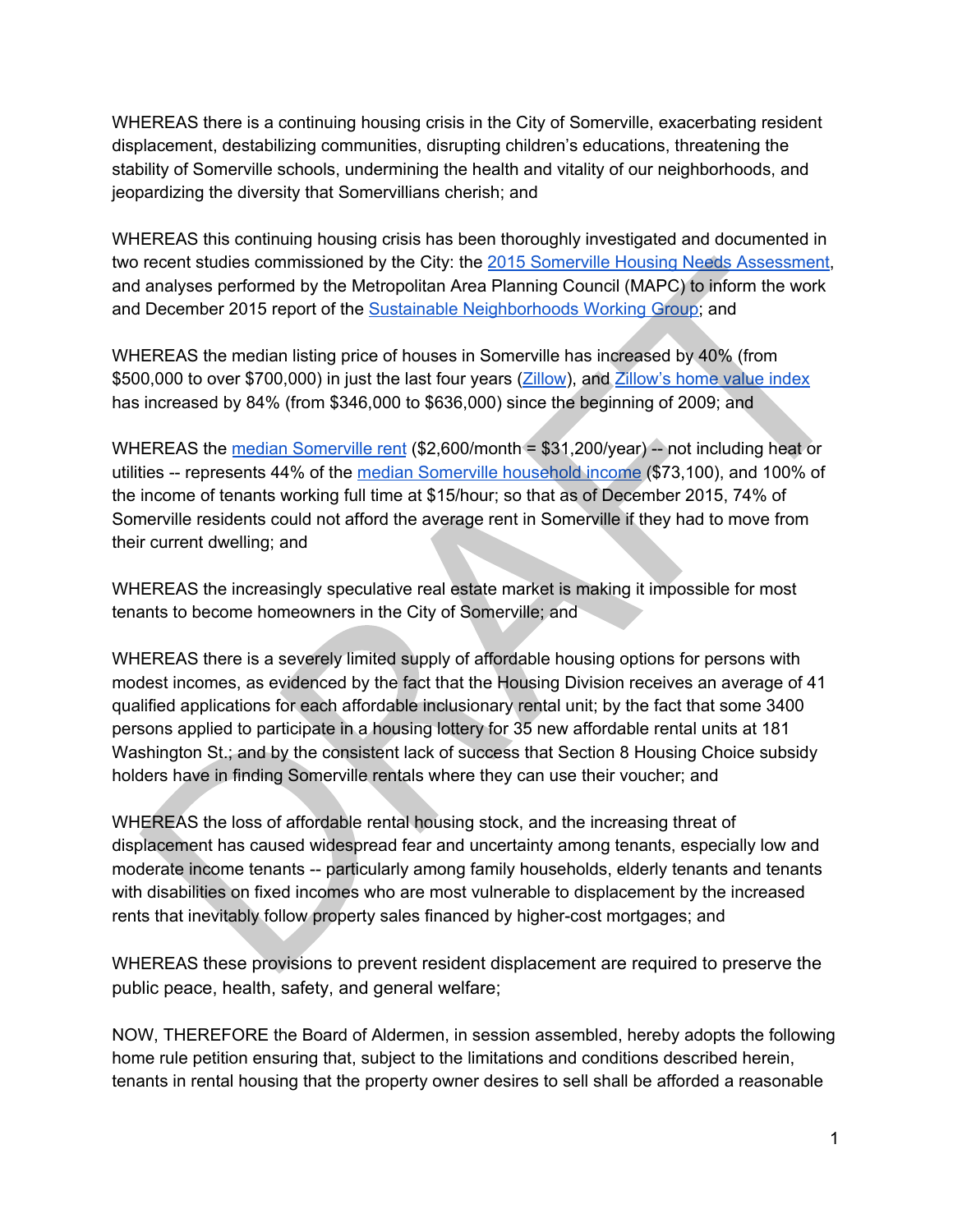opportunity to purchase, or assign their option to purchase, that housing accommodation at a fair market price that constitutes or matches a bona fide offer.

SECTION 1. (a) For the purposes of this Act, unless the context clearly requires otherwise, the following words shall have the following meanings:

"Bona fide offer," a good faith written offer for the purchase of a covered housing accommodation, based on the current structure of the housing accommodations and any modifications an owner could make as of right under the current zoning, made by a party unrelated to and unaffiliated with the current owner of that property, for a fixed consideration payable upon delivery of the deed, which has been accepted by the owner, subject to terms and conditions, pursuant to a Purchase and Sale Agreement; provided, however, that a Purchase and Sale Agreement pertaining to a covered sale of a covered housing accommodation shall include a condition acknowledging the rights conferred by this Act. The owner shall have the burden of proof to establish that an offer to purchase constitutes a bona fide offer, as defined herein.

"Covered housing accommodation," a building or buildings, structure or structures, or part thereof, located within the City of Somerville, hereinafter "the City," rented or offered for rent for living or dwelling purposes, including, without limitation, houses, apartments, condominium units, cooperative units and other multifamily residential dwellings, but excluding the following:

- a housing accommodation comprised of 1, 2, or 3 units, at least one unit of which is owner-occupied, that is, serves as the primary residence of a natural person who has received the owner occupancy property tax exemption from the City for the three years immediately preceding the notice of intended sale;
- a group residence, homeless shelter, lodging house, orphanage, temporary dwelling structure, transitional housing, or publicly assisted housing as defined in section 1 of chapter 40T of the General Laws;
- public housing units managed by the local housing authority; federal public housing units that are subsidized and regulated under federal laws to the extent such applicable federal laws expressly preempt the provisions of this section;
- living accommodations in any hospital, skilled nursing facility, or health facility;
- any units held in trust on behalf of a developmentally disabled individual who permanently occupies the unit, or will occupy the unit upon turning 22 years of age, or a unit that is permanently occupied by a developmentally disabled parent, sibling, child, or grandparent of the owner of that unit; and
- any rental unit that is owned or managed by a college or university for the express purpose of housing students, faculty, or staff; and

"Covered sale," any conveyance or transfer of an interest in real property comprising part or all of a covered housing accommodation, excepting transfers or conveyances deemed to be exempt, as defined herein.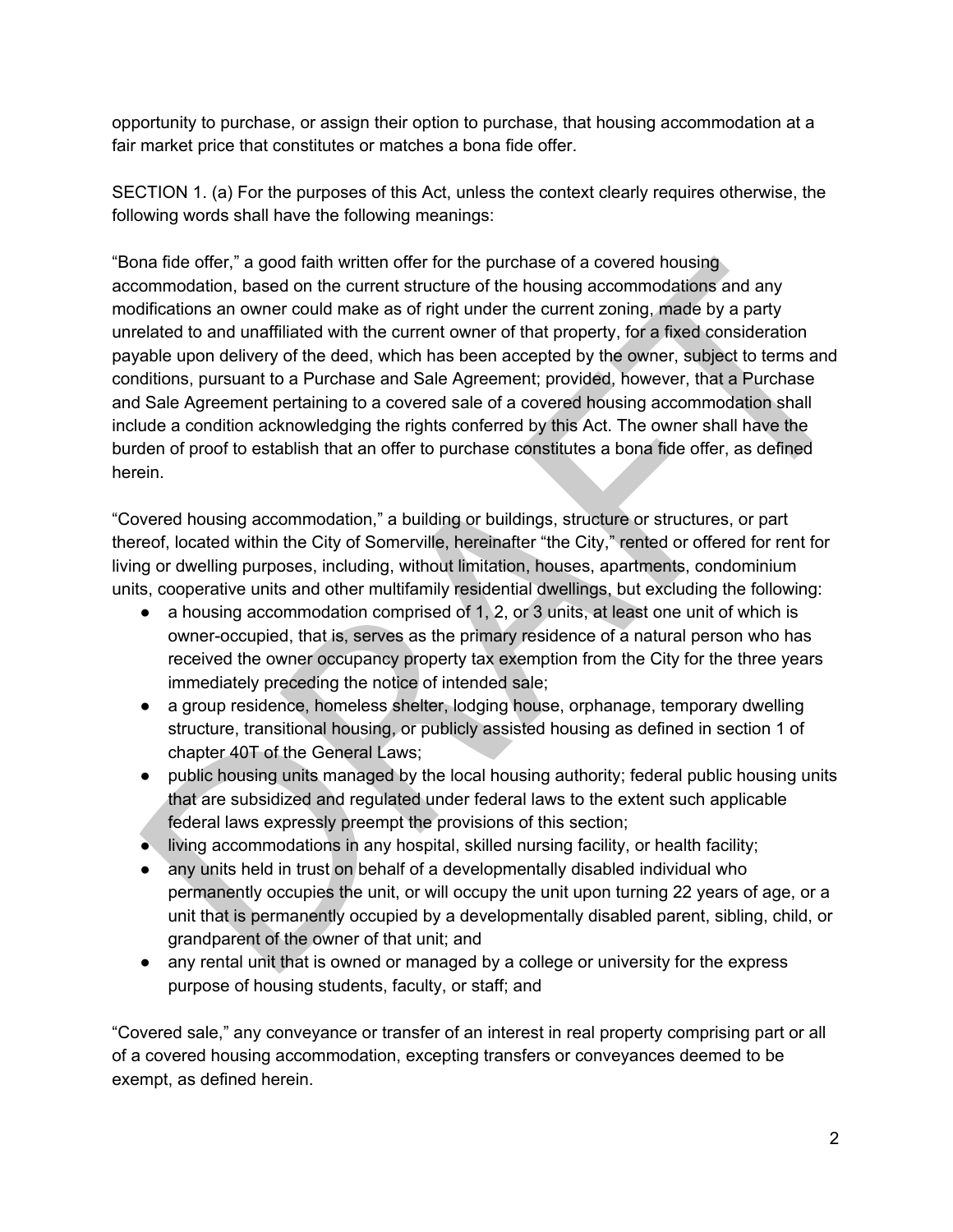"Covered tenant," a person or group of persons entitled to possess or occupy a covered housing accommodation pursuant to a lease or tenancy at will, the right to occupy having been established for no less than six months at the time of delivery of the notice of intended sale of a housing accommodation, or the date upon which said notice should have been delivered; provided, however, that if a covered housing accommodation is vacant at the time of delivery of the notice of intended sale, the term "covered tenant" shall be construed to include such a person or group of persons who had legally resided in the unit for a period of at least six months, pursuant to a lease or tenancy at will, and whose tenancy concluded -- for reasons other than eviction for cause -- on or after a date that is twelve months prior to the date on which any advertisement, listing, or public notice was first made that said housing accommodation was available for purchase; provided, further, that if a covered tenant relinquishes the rights conferred on them by this legislation, or if a registered tenant association relinquishes those rights, a person or group of persons who might otherwise be deemed a covered tenant shall not be so deemed, until such time as the period of relinquishment ends, as defined herein.

"Exempt transfer or conveyance of a covered housing accommodation," any instance in which an interest in the real property comprising part or all of a covered housing accommodation:

- Is being conveyed, transferred, or sold to a spouse, sibling, parent, child, or grandchild of the property owner, or other family member as defined by the city;
- Is being conveyed or transferred by means of eminent domain takings; mortgage deeds; deeds to or by the city or town in which such land is located; deeds which correct, modify, supplement or confirm a deed previously recorded; or tax deeds;
- Is being conveyed or transferred by means of deeds releasing any property which is a security for a debt or other obligation; deeds for division of property between owners without monetary consideration; foreclosures of mortgages and conveyances by the foreclosing parties; or deeds made pursuant to a merger of a corporation or by a subsidiary corporation to its parent corporation for no consideration other than the cancellation and surrender of capital stock of such subsidiary which do not change beneficial ownership; or
- Is property transferred into a revocable trust for no consideration where the grantor is the current beneficiary of the trust; property transferred by the trustee of a revocable trust if the transfer would otherwise be excluded under this Act if made by the grantor of the revocable trust; property transferred to court order or court-approved settlement; or property transferred by devise or otherwise as a result of death.

A non-exempt transfer subsequent to any exempt transfer or transfers shall be subject to the provisions of this Act.

"Failure to act in good faith," behavior by an owner or covered tenant, registered tenant association, or their assignee that unreasonably limits the rights conferred by this Act or the rights of the property owner, subject to the provisions of this Act. Instances of a failure to act in good faith include, but are not limited to: (a) unreasonable delay or refusal by an owner to provide reasonable access to the property for inspections customarily arranged by a prospective buyer; (b) unreasonable delay or refusal by an owner to provide reasonable access to the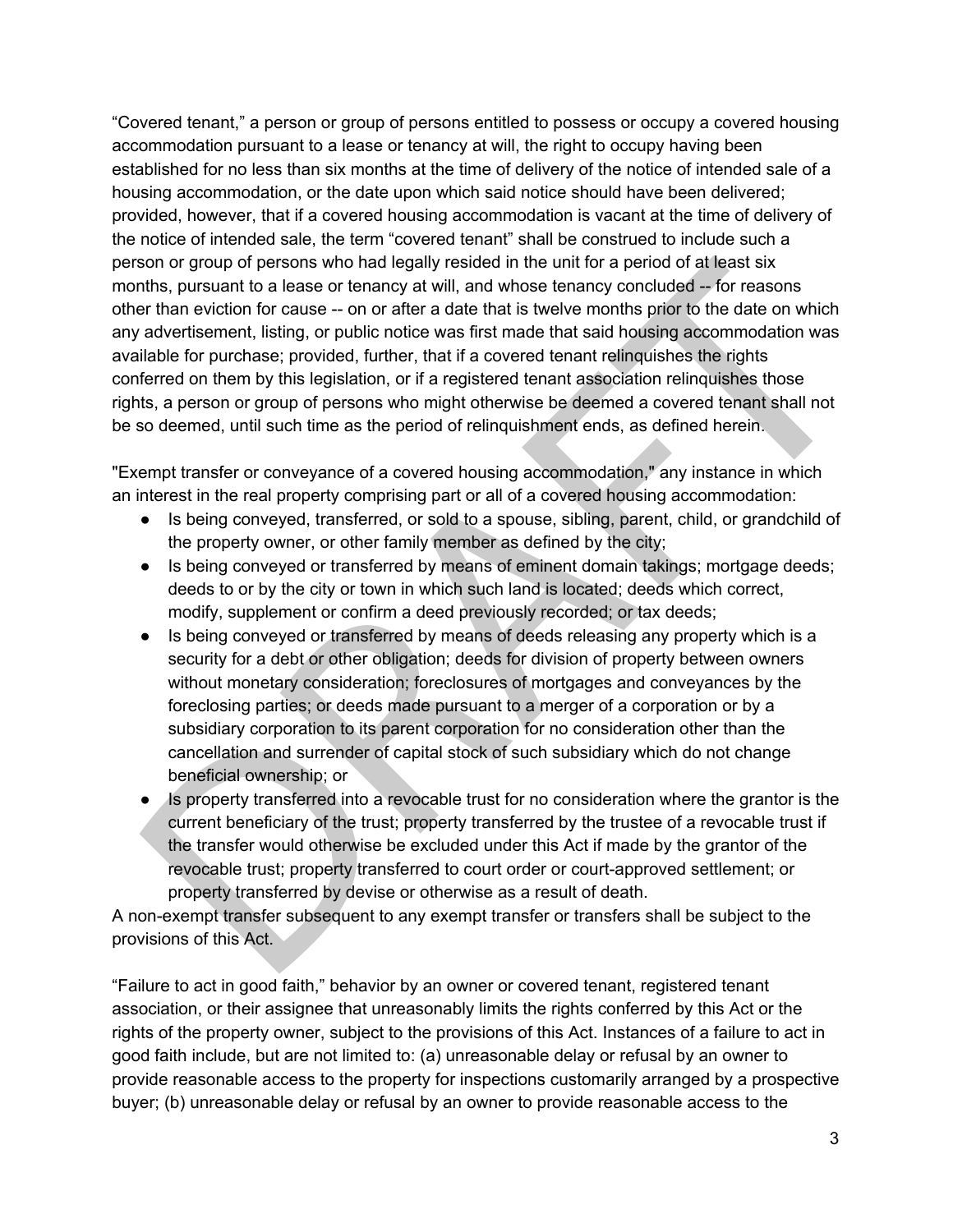property for an appraisal, if such an appraisal is one of the terms and condition of the Purchase and Sale Agreement which triggered a notice of intended sale, or if the offer in said Purchase and Sale Agreement is found not to be a bona fide offer; (c) unreasonable delay or refusal by an owner to provide information commonly understood to be relevant for the underwriting of the building purchase; (d) unreasonable delay or refusal by a covered tenant, registered tenant association, or their assignee to demonstrate, prior to entering into a Purchase and Sale Agreement, that they have prequalified for a mortgage, and/or that they have initiated the process of applying for financial assistance that they will need and will likely be eligible for, in order to close on the purchase of the property; and/or (e) unreasonable delay or refusal by an owner to enter into or execute a Purchase and Sale Agreement, or the closing on a Purchase and Sale Agreement with a covered tenant, registered tenant association, or their assignee that has made an offer to meet the price and to substantially match the terms and conditions in the bona fide offer that triggered the notice of intended sale, except that an owner's delay or refusal to enter into a Purchase and Sale Agreement with a covered tenant, registered tenant association, or their assignee that has failed to act in good faith, as defined in clause (d) of this paragraph shall not be construed as having failed to act in good faith.

"Notice date of intended sale," the date that a notice of intended sale which complies with the requirements of this Act is delivered by hand or sent by certified mail to the tenants and the Office of Housing Stability within the City of Somerville's Office of Strategic Planning and Community Development (hereinafter "Office of Housing Stability").

"Notice of intended sale," a written notice in a form approved by the City of Somerville which shall include: (i) a copy of an executed Purchase and Sale Agreement specifying the purchase price and all terms and conditions of the proposed sale of a covered housing accommodation, and which constitutes a bona fide offer as defined herein; and (ii) a notice of the covered tenant's rights as conferred by this Act.

"Notice of prospective sale," a written notice by the owner of a covered housing accommodation, in a form approved by the City, which is delivered to the covered tenant(s) of that housing accommodation and to their registered tenant association, if one exists, which shall include: (i) a statement by the owner of a covered housing accommodation of the owner's future intention to sell said housing accommodation, (ii) a statement of the owner's asking price and any accompanying terms and conditions which the owner will seek to secure, and (iii) the deadline, if any, after which the owner plans to put the housing accommodation on the market, if the owner and the covered tenant(s), registered tenant association, or their assignee fail to execute a Purchase and Sale Agreement.

"Owner," a person, firm, partnership, corporation, trust, organization, limited liability corporation, or other entity, or its successors or assigns, that holds title to a housing accommodation.

"Registered tenant association," a group or entity representing at least two tenant households, including tenants who may have individually relinquished their rights under this Act, in a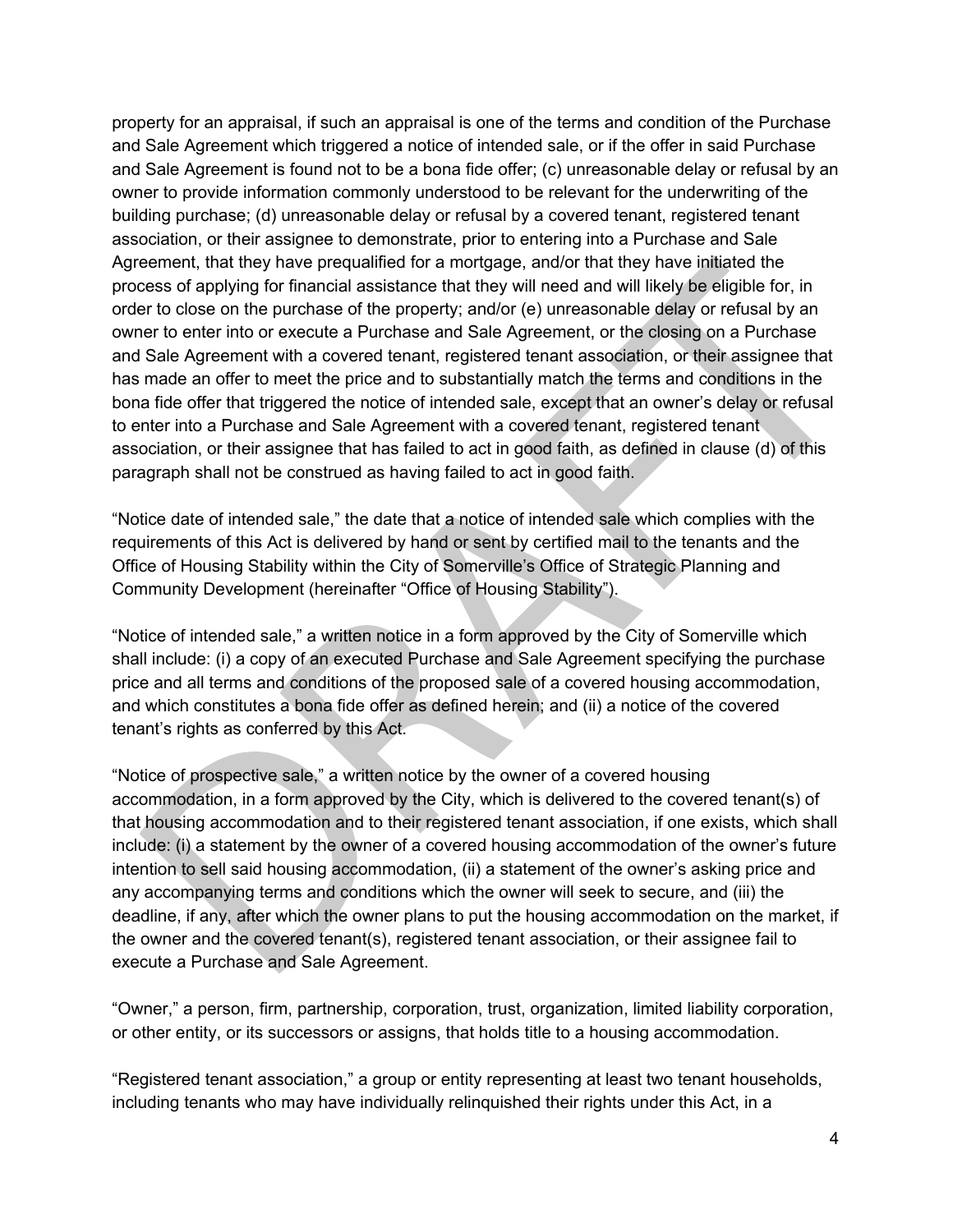multi-unit covered housing accommodation with five or fewer rental units, and at least one-third of the tenant households, including tenants who may have individually relinquished their rights under this Act, in a multi-unit covered housing accommodation with six or more rental units, which has the legal capacity to hold an interest in real property, and has delivered a registration statement attesting to same, on a form approved by the City of Somerville, to the Office of Housing Stability by hand or by certified mail. Upon delivering such a statement, which must occur within 30 days of the notice date of intended sale, such association shall be the sole representative of the tenants, and any prior notice of intended sale is deemed delivered to such association;

"Voluntarily relinquish the rights conferred by this Act," (1) A covered tenant, registered tenant association, or their assignee shall be deemed to have voluntarily and temporarily relinquished the rights conferred by this Act:

(a) if they fail to meet one of the following deadlines specified and elaborated upon in Section 3 of this Act: (i) the deadline for submitting a Statement of Interest, (ii) the deadline for entering into a Purchase and Sale Agreement, or (iii) the deadline for closing on the purchase and sale of the housing accommodation; provided, however, that if that failure to meet a deadline is caused by a failure by the owner to act in good faith as defined herein, then the covered tenant, registered tenant association, or their assignee shall not be deemed to have failed to meet that deadline.

(b) if they provide written notification, on a form approved by the City, that they are not interested in purchasing the covered housing accommodation, and that they are not interested in assigning their rights under this Act to another entity, and that their signature attesting to these statements has been furnished voluntarily, and not under duress; provided, however, that (i) a lease or rental agreement governing occupancy of a covered housing accommodation may not include provisions requiring the person or persons occupying such housing accommodation pursuant to that lease or rental agreement to relinquish their rights under this Act;

(ii) a covered tenant may not be asked to relinquish their rights under this Act prior to the earlier of (A) the date they confirmed receipt of the owner's notice of prospective sale, if such notice was provided, and (B) the date they confirmed receipt of the notice of intended sale, if such notice was provided;

(iii) if the tenants in a covered housing accommodation with multiple units have formed a registered tenant association, only that registered tenant association is authorized to relinquish the rights conferred by this Act; and

(iv) if the covered tenants in a covered housing accommodation with multiple units have not formed a registered tenant association, no covered tenant may relinquish the rights conferred by this Act to any other covered tenant(s).

(2) In the case of properties with three or fewer units, the rights of a formerly covered tenant, tenant association, or assignee that had relinquished their rights shall be deemed to be revivified on the one year anniversary of the date they were relinquished, and any Purchase and Sale Agreement executed between the owner of a covered housing accommodation and a prospective buyer on or after that anniversary date shall trigger the requirement for a notice of intended sale, as provide for herein, unless the prospective sale constitutes an exempt transfer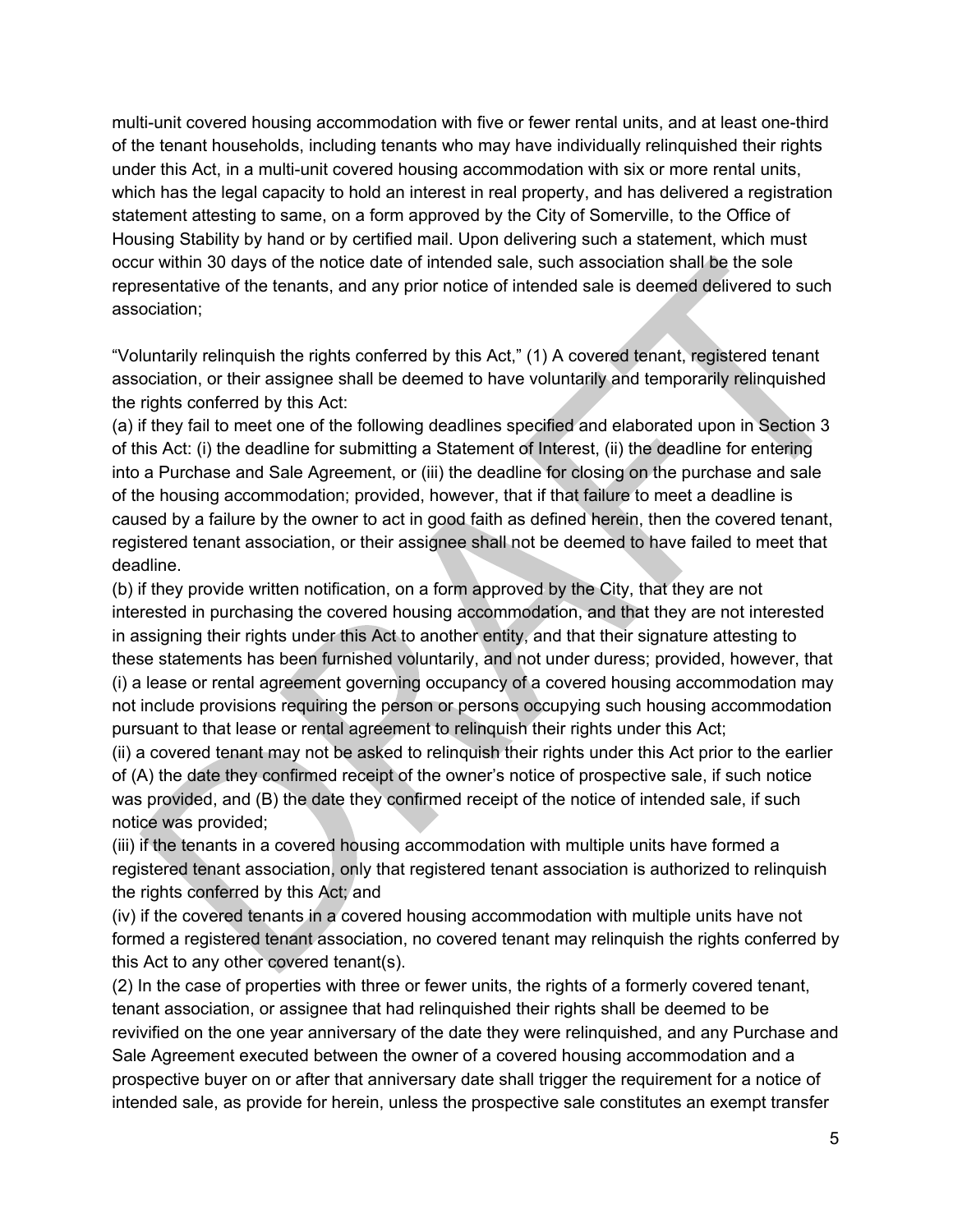or conveyance. These same provisions shall apply to properties with four or more units, except that the revivification of the rights conferred by this Act shall occur on the eighteen month anniversary of the date they were relinquished.

## SECTION 2. Tenant Opportunity to Purchase

(a) Notwithstanding any general or special law to the contrary, in the City of Somerville, before a covered housing accommodation may be sold pursuant to a covered sale, as herein defined, the owner shall give a notice of intended sale to each covered tenant, and to any registered tenant association; and such notice shall be dated and shall specify the amount of any bona fide offer that the owner has conditionally accepted and the terms and condition of such offer which must be substantially matched; provided, however, that the terms and conditions which the covered tenant must match shall not be deemed to include (i) terms pertaining to the portion of the purchase price which is promised in cash and the portion which depends upon mortgage financing, or (ii) terms pertaining to forfeiture of the buyer's right to arrange for one or more customary inspections. Such notice shall be delivered by certified mail to each such covered tenant and registered tenant association, with a simultaneous copy to the Office of Housing Stability. If a covered housing accommodation contains more than one household unit, the owner shall also post a copy of such notice in a conspicuous place in a common area of the covered housing accommodation.

If the covered tenant, registered tenant association, or their assignee, believes that said notice of intended sale does not comply with the requirements stated above, then within 10 days of receipt of said notice, the covered tenant, registered tenant association, or their assignee shall send a written complaint to the owner and the Office of Housing Stability, using a form approved by the City, stating their belief that said notice is non-compliant, and stating the reasons for that belief. In turn, upon performing its due diligence to verify the facts and resolve the matter, the Office of Housing Stability shall notify the property owner and the complainant(s) as to whether said notice of intended sale satisfied the requirements of this Act, and if it did not, in what ways the notice was deficient, and the steps that should be taken to remedy the situation; provided, however, that such response by the Office of Housing Stability shall be mailed to those parties by certified mail within five business days of the date that the Office of Housing Stability received the complaint.

If no such notice of intent to sell has been provided to the covered tenant(s) or registered tenant association, and if the rights conferred by this Act have not been voluntarily relinquished by those tenant(s) or by a registered tenant association, and if the covered tenant(s) or registered tenant association believe that the lack of such notice violates their rights under this Act, any such aggrieved party(s) shall send a written complaint to the owner and the Office of Housing Stability, using a form approved by the City, stating their belief that the failure to send such a notice is a violation of the rights conferred by this Act, and stating the reasons for that belief. Upon performing its due diligence to verify the facts and resolve the matter, the Office of Housing Stability shall, by certified mail sent within 10 business days of receiving the complaint,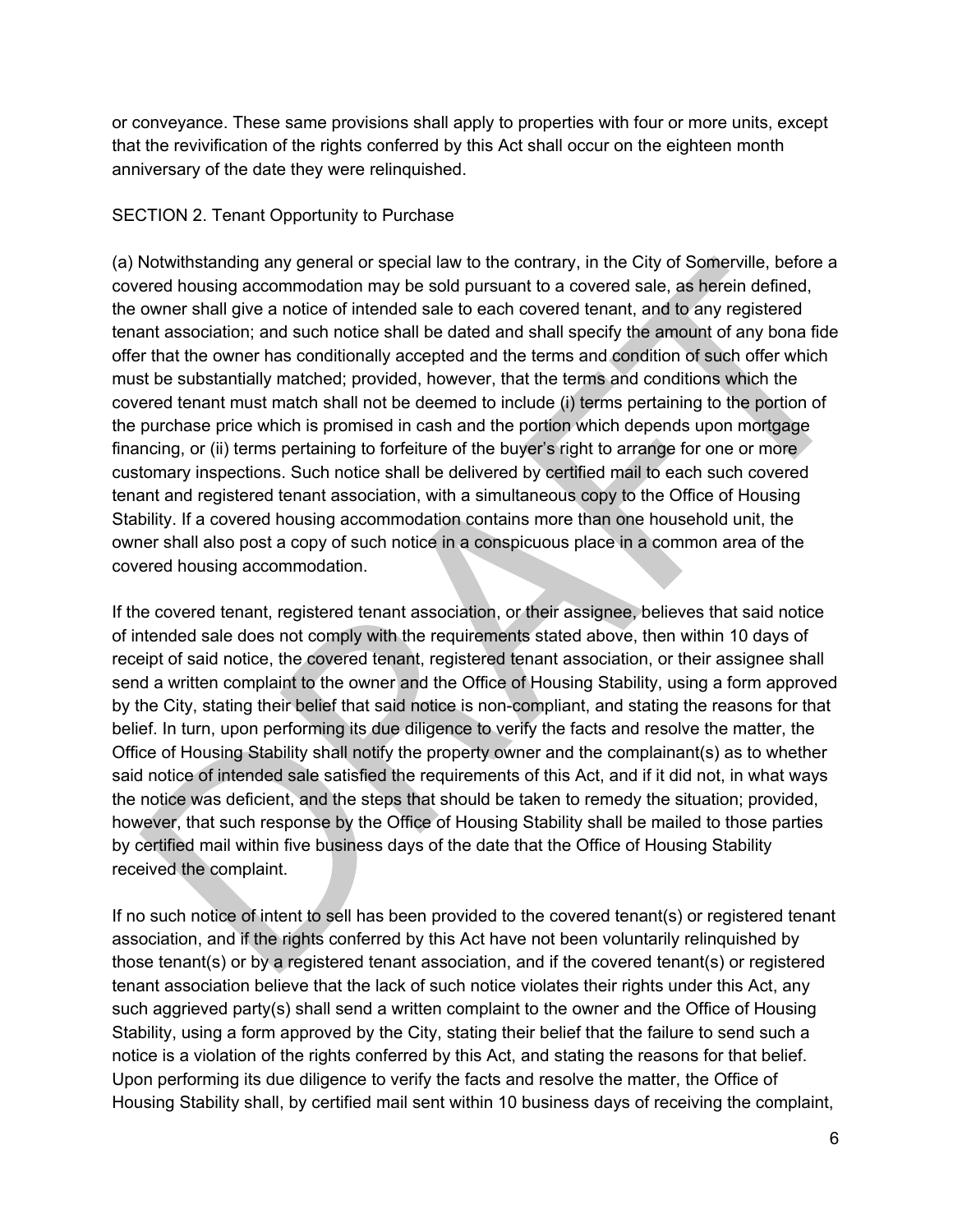notify the property owner and the complainant(s) about its determination as to whether the property is a covered housing accommodation; whether the sale, transfer, or conveyance is a covered sale; whether the complainant(s) are justified in their complaint; and what actions must be taken, if any.

In any instance where an owner of a housing accommodation intends to sell, convey, or otherwise transfer an interest in that housing accommodation, but asserts that the property is not subject to the provisions of this Act, because it is not a covered housing accommodation as defined herein, or because the proposed transaction is an exempt transfer or conveyance, as defined herein, or because there are no covered tenants, as defined herein, the owner shall deliver by certified mail to the Office of Housing Stability and to each tenant or registered tenant association a Notice of Non-Applicability on a form approved by the City explaining their assertion that sale, transfer, or conveyance of the property is not subject to the requirements of this Act. Such notice shall be sent within five business days of entering into a Purchase and Sale Agreement or a conveyance or transfer which the owner believes is not subject to this Act; provided, however, that such Purchase and Sale Agreement or conveyance or transfer shall be explicitly made conditional upon the determination of the Office of Housing Stability as to whether such sale, transfer, or conveyance is subject to the provisions of this Act. Upon performing its due diligence to verify the facts and resolve the matter, the Office of Housing Stability shall, by certified mail within five business days of receiving the owner's Notice of Non-Applicability, inform the owner and the tenant(s), registered tenant association, or their assignee of its determination on the matter, by either issuing a Certificate of Non-Applicability or by requiring the owner to issue a notice of intended sale and otherwise adhere to the requirements of this act. An owner's failure to provide such Notice of Non-Applicability shall create a rebuttable presumption that the sale, transfer, or conveyance of the property is subject to the provisions of this Act, and that a notice of intended sale is required.

(b) Beginning with the day following the notice date of intended sale, the covered tenant(s), registered tenant association, or their assignee, shall have a right of first refusal, allowing them to purchase the covered housing accommodation for the same price and substantially the same terms and conditions as contained in the bona fide offer which triggered said notice of intended sale; provided, however, that the terms and conditions which the covered tenant(s), registered tenant association, or assignee must match shall not be deemed to include (i) terms pertaining to the portion of the purchase price which is promised in cash and the portion which depends upon mortgage financing, or (ii) terms pertaining to forfeiture of the buyer's right to arrange for one or more usual inspections. Said right of first refusal shall inure to the covered tenant, registered tenant association, or their assignee, for the time periods specified elsewhere in this Act.

(c) In any instance where the purchaser of a housing accommodation is not the tenant(s), registered tenant association, or their assignee, the owner shall provide evidence satisfying the Office of Housing Stability that the requirements of this Act have been complied with. Such evidence shall be contained in an Affidavit of Compliance, on a form approved by the City,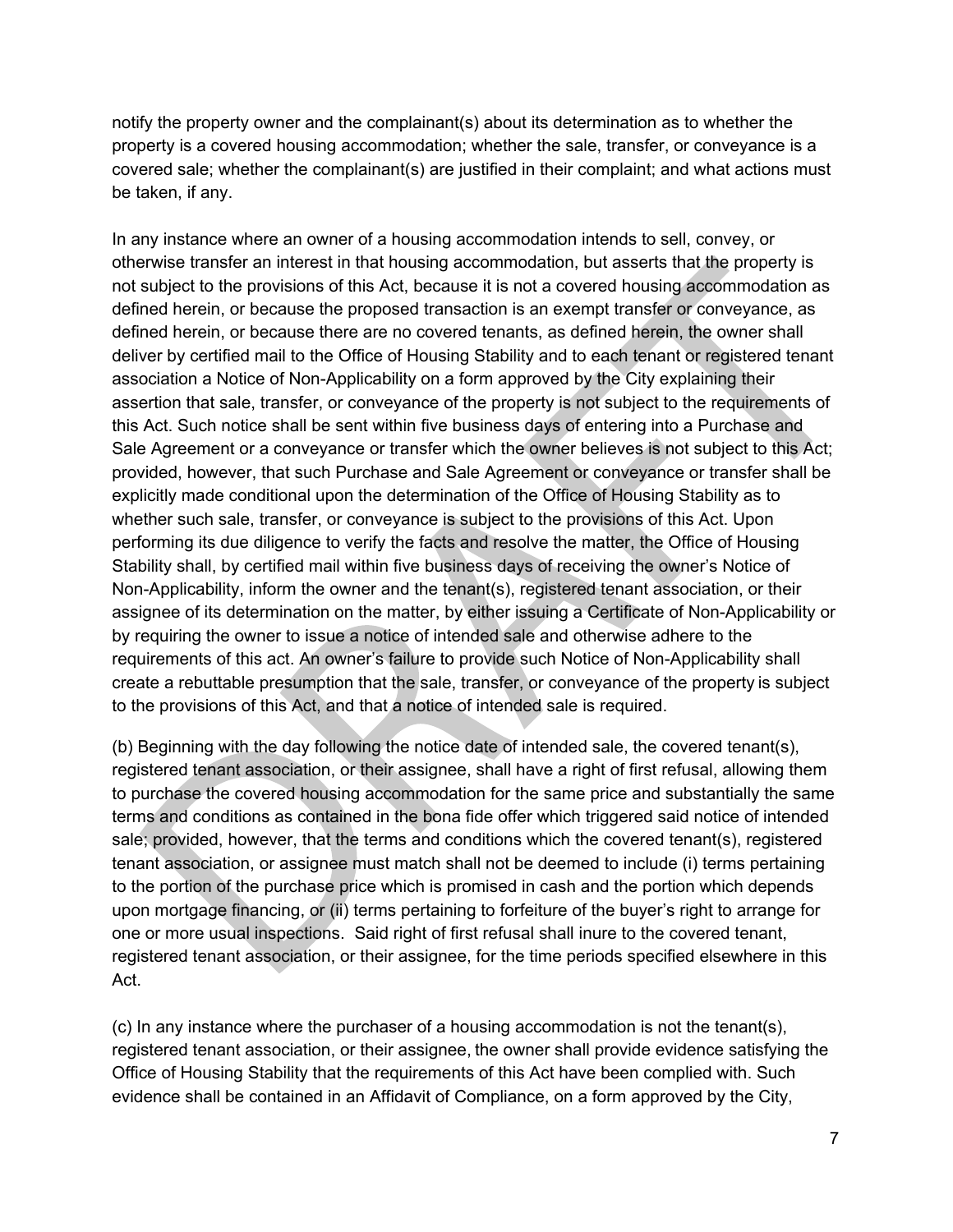delivered by hand or certified mail to the Office of Housing Stability, within 7 days of the closing on the property or the transfer or conveyance of the deed. The Affidavit and accompanying evidence shall include, but not be limited to:

(i) Documentation of compliance with the notice requirements of this Act, that is, if the owner seeks to enter into a covered sale of a covered housing accommodation, a proper notice of intended sale has been sent to the tenants or registered tenant association, if one exists, and that any rights conferred by this Act pursuant to that notice of intended sale have been exercised, or have lapsed, or have been voluntarily relinquished by the tenant(s), registered tenant association, or their assignee; or

(ii) if no such notice has been sent, a currently valid Certificate of Non-Applicability, issued by the Office of Housing Stability, or documentation: (A) that the property is not a covered housing accommodation, and/or (B) that the transfer or conveyance does not constitute a covered sale, and/or, (C) that all of the tenant(s) or the registered tenant association voluntarily relinquished their rights, as defined in Section 1 of this Act, prior to the date of the Purchase and Sale Agreement which would have otherwise triggered a notice of intended sale.

Within ten business days of receiving said Affidavit, the Office of Housing Stability, upon performing its due diligence to verify the accuracy and adequacy of the Affidavit, shall, by certified mail to the owner, either convey a Certification of Compliance, if it determines that the requirements of this Act have been satisfied, or send a letter identifying the requirements which have and have not been met, and instructing the owner on the steps that must be taken to fully comply with the requirements for such Certification. An owner receiving a Certification of Compliance shall post a copy of that Certification in a prominent location in the building or buildings to which it pertains, and shall submit the original Certification, along with a copy of the Affidavit of Compliance to the Registrar of Deeds of Middlesex County, who shall file said documents with the property deed.

(d) During the time periods provided herein for the exercise of any right to purchase conferred by this Act, a covered tenant, registered tenant association, or their assignee shall have the right at reasonable times and upon reasonable notice, to enter upon the covered housing accommodation for the purpose of inspecting or testing the land and premises.

No owner shall unreasonably refuse to provide to a covered tenant, registered tenant association, or their assignee, information commonly understood to be relevant for the underwriting of the building purchase.

Failure of an owner to act in good faith, as defined in Section 1, shall have the effect of canceling the proximate deadline established by this Act and preventing the owner from closing on the sale of the covered housing accommodation with another buyer; except that an owner's refusal to enter into or execute a Purchase and Sale Agreement with a covered tenant, registered tenant association, or assignee that has failed to act in good faith, as also defined in Section 1, shall not be deemed a failure by that owner to act in good faith.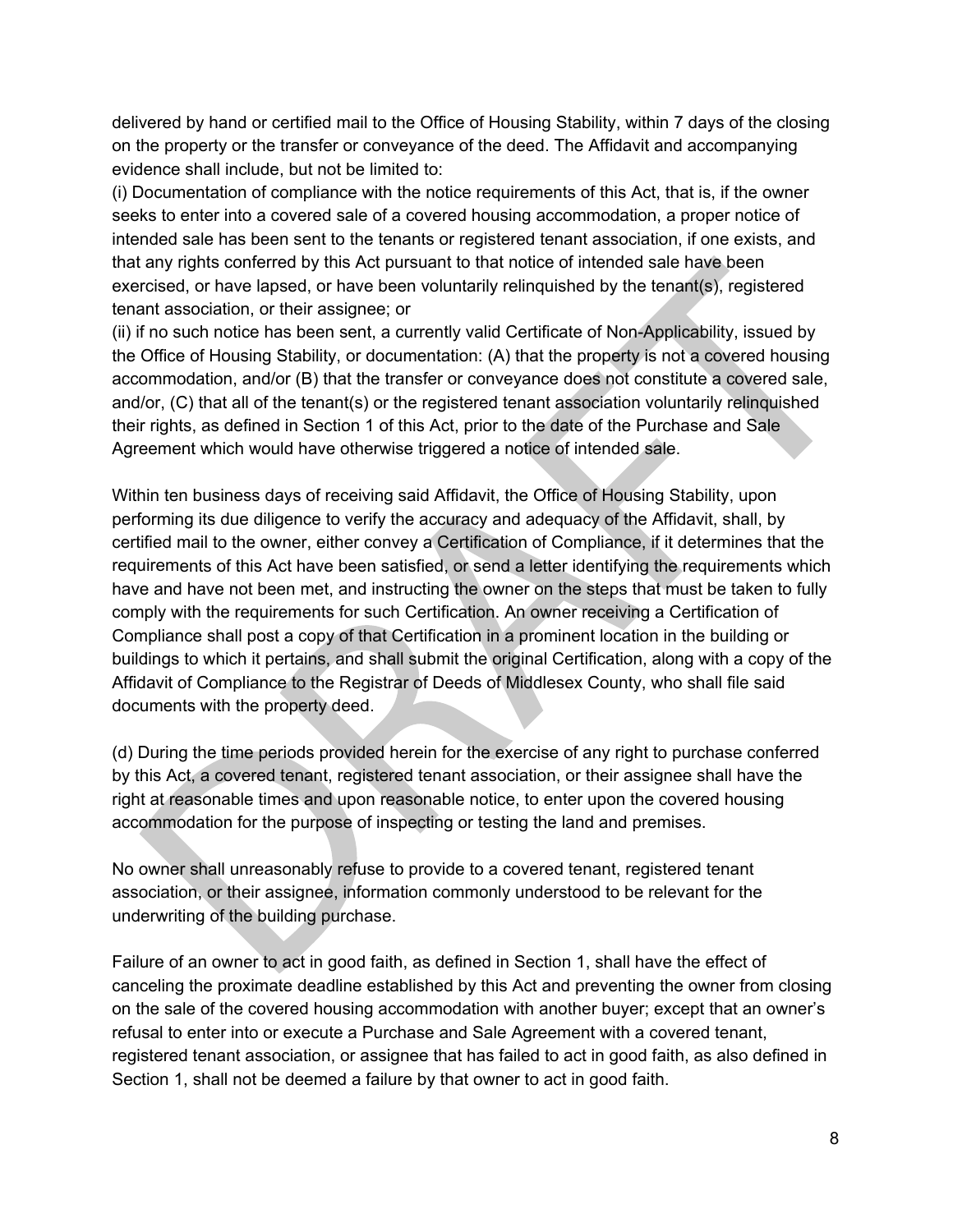Nothing herein shall be construed to require an owner to provide financing to a covered tenant, registered tenant association, or their assignee.

(e) A covered tenant or registered tenant association, which has the right of first refusal hereunder, at its election, may assign its purchase rights to a qualified, eligible entity, as defined by city ordinance or regulation, for the purpose of: (i) operating the covered housing accommodation as an affordable housing property or, if available funding does not allow for subsidized rents, pursuant to lease agreements which prescribe rents that are not substantially higher than the rents charged by the seller of the property; provided, however, that nothing herein shall prohibit an assignee from increasing such rent to reasonably cover the cost of operating the housing accommodation; or (ii) serving in the role of interim property owner pursuant to the terms specified in clause (i), with the further understanding and expectation that the assignee will sell the property to the covered tenant(s) or registered tenant association at such time as said covered tenant(s) or registered tenant association is able to obtain the necessary financing.

If the rights conferred by this Act have been assigned by a covered tenant or a registered tenant association, the assignor shall, by certified mail on a form acceptable to the City, provide written notice of the assignment to the owner and to the Office of Housing Stability, and shall prominently post copies of such notice where the tenants of the covered housing accommodation are likely to see them.

(f) If after an owner has delivered a notice of intended sale required by this Act -- but before the transfer, conveyance, or sale of the covered housing accommodation has been fully executed - there is a subsequent bona fide offer that results in a material change in the Purchase and Sale Agreement that triggered that notice of intended sale, the owner shall provide each covered tenant, registered tenant association, or their assignee with a new notice of intended sale, which shall have the effect of initializing the time periods for the exercise of the right of first refusal, as set forth in this Act. For the purposes of this subsection, a "material change" shall include, without limitation, a reduction in the purchase price of 10 percent or more, or a change in the terms and conditions which is materially more favorable to the prospective purchaser.

If the prospective buyer named in the Purchase and Sale Agreement that triggered the notice of intended sale defaults on or withdraws from that Purchase and Sale Agreement, and a subsequent offer is accepted by the owner, an entirely new notice of intended sale shall be forwarded to the covered tenant(s), registered tenant association, or their assignee, initializing the time periods for exercising the rights conferred by this Act.

SECTION 3. Statement of Interest; Exercising Right to Purchase.

(A) Covered housing accommodations with 1, 2, or 3 units.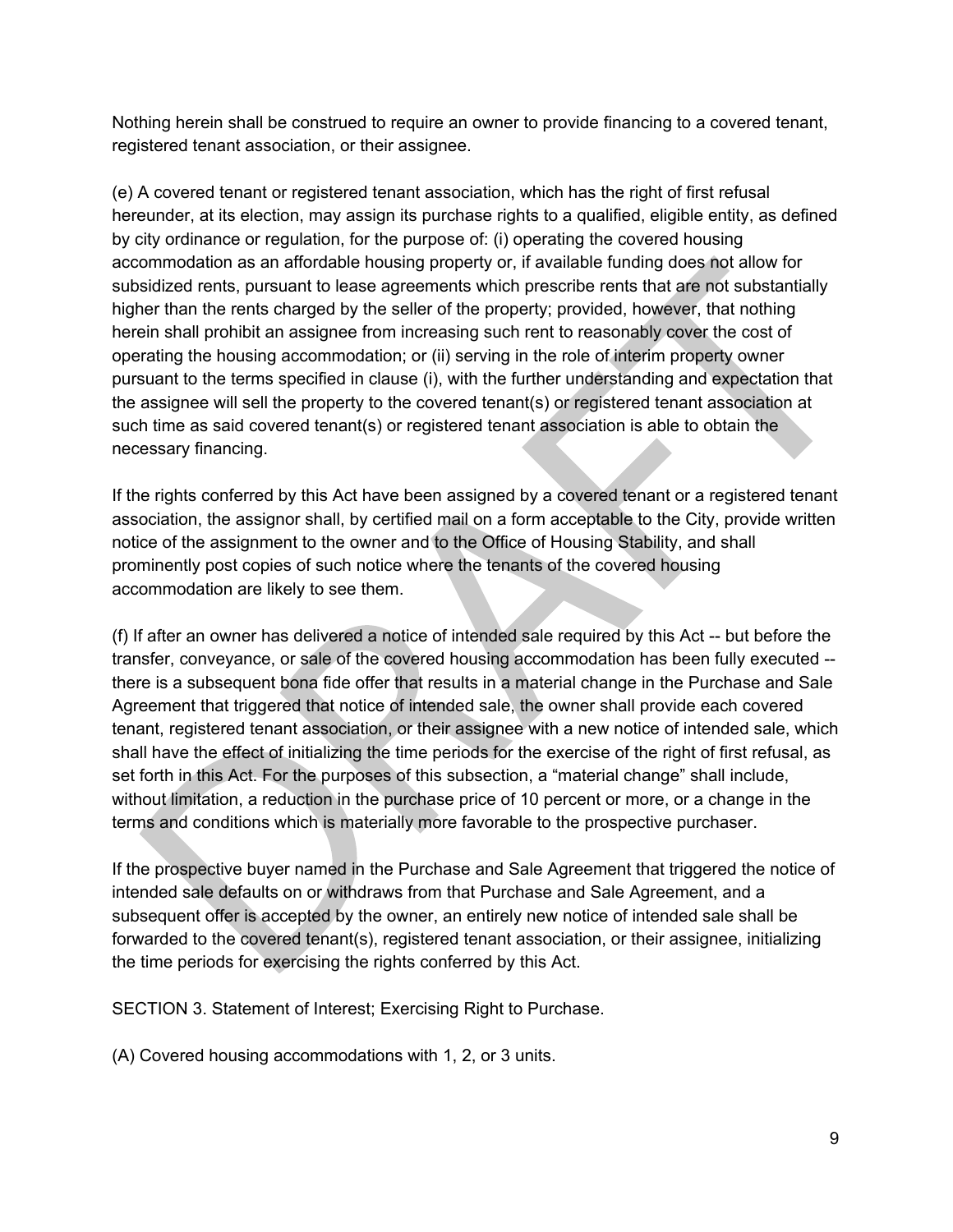(1) The following provisions apply to a covered housing accommodation comprised of 1, 2, or 3 rental units:

(a) For a period of 30 days after the day following the mailing of any notice of intended sale which complies with this Act, a covered tenant or its assignee, shall have the option to jointly and/or individually provide the owner with a Statement of Interest which shall be a written notice in a form approved by the City of Somerville, which notice shall be sent by registered mail to the owner and the Office of Housing Stability. Said Statement of Interest shall include a clear expression of interest on the part of that covered tenant or registered tenant association to exercise the right to purchase or assign the right to purchase as provided in this Act.

(b) If a written Statement of Interest has been mailed in accordance with this section, the parties shall have no less than 30 days from the date of the mailing of that Statement of Interest to negotiate and execute a Purchase and Sale Agreement with the owner. If more than one individual covered tenant or more than one group of covered tenants submits a written Statement of Interest, the owner shall negotiate with each covered tenant or group of covered tenants separately, or jointly if the parties agree to negotiate jointly. For every day of delay in providing information by the owner as required by this Act, the deadline is extended by one day. If the owner is required to negotiate with more than one covered tenant or group of covered tenants pursuant to this section, the owner may decide which contract is more favorable, without liability to the other covered tenants or groups of covered tenants.

(c) Any Purchase and Sale Agreement shall provide a reasonable period of time of not less than the greater of (i) the period of time until closing specified in the bona fide offer, and (ii) 30 days from the execution of that Purchase and Sale Agreement in order for the covered tenant to secure financing and/or financial assistance; provided, however, that if a lending institution or agency estimates in writing that a decision with respect to financing or financial assistance will be made within 60 days of the date of the Purchase and Sale Agreement, the owner shall afford an extension of time consistent with that estimate.

(d) Should a covered tenant, registered tenant association, or assignee voluntarily relinquish the rights conveyed by this Act, as defined in Section 1, then the owner shall be free to consummate the sale of the property pursuant to the bona fide offer; provided, however, that if a closing on the property does not occur within one year after the date those rights were relinquished, then the owner shall be required to comply again with the terms of this Act, with respect to any revivified or subsequent bona fide offer.

(B) Covered housing accommodations with 4 or more units.

(1) The following provisions apply to covered housing accommodations with four or more rental units: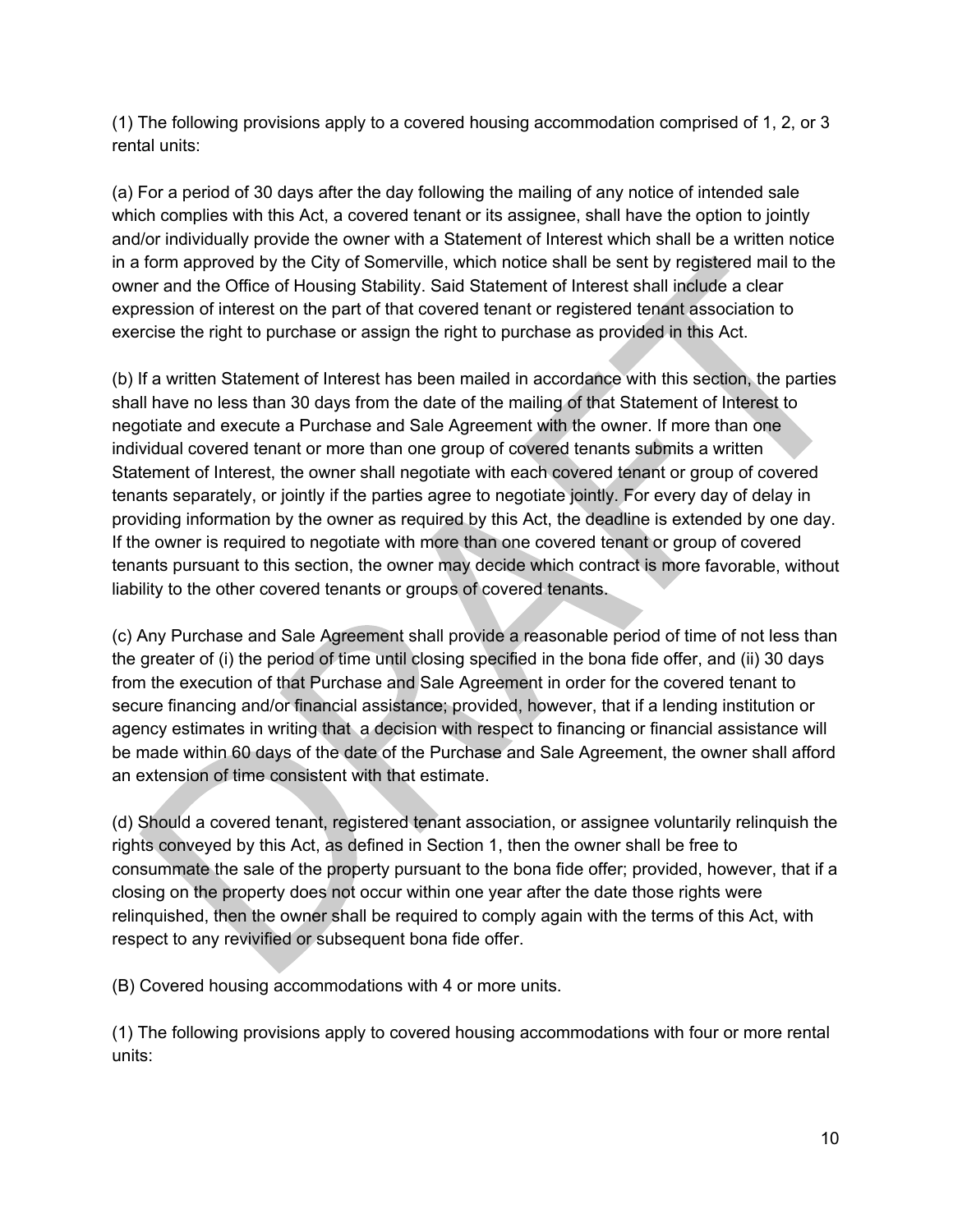(a) In order to exercise the rights conferred by this Act, tenants must form a registered tenant association.

(b) Within 30 days after the date of mailing of any notice of intended sale which complies with this Act, a registered tenant association, or its assignee may provide by certified mail to the owner and the Office of Housing Stability, a statement of interest which shall be a written notice in a form approved by the City which shall include a clear expression of interest on the part of the registered tenant association to purchase or assign the right to purchase as provided in this Act.

(c) If a written statement of interest has been mailed in accordance with this section, the parties shall have no less than 60 days from the date of the mailing of the statement of interest to execute a Purchase and Sale Agreement. For every day of delay in providing information by the owner as required by this Act, the deadline is extended by one day.

(d) Any Purchase and Sale Agreement shall provide a reasonable period of time of not less than the greater of: (i) the period of time until closing specified in the bona fide offer, and (ii) 90 days from the execution of said Purchase and Sale Agreement, in order for the registered tenant association or its assignee to secure financing and/or financial assistance; provided, however, if a lending institution or agency estimates in writing that a decision with respect to financing or financial assistance will be made within 120 days after the date of the Purchase and Sale Agreement, the owner shall afford an extension of time consistent with that written estimate.

(e) Should the registered tenant association or its assignee voluntarily relinquish the rights conveyed by this Act, then the owner shall be free to consummate the sale of the property pursuant to the bona fide offer, provided, however, that if a closing on the property does not occur within 18 months after the date those rights were relinquished, then the owner shall be required to comply again with the terms of this Act, with respect to any revivified or subsequent bona fide offer.

SECTION 4.

(a) The purposes of this chapter favor resolution of ambiguity by any judicial or administrative body or officer toward protecting the legal rights of covered tenants to the maximum extent permissible under law. If this Act conflicts with another provision of law of general applicability, the provisions of this Act control.

(b) The right of a third party to purchase a housing accommodation is conditional upon exercise by a covered tenant, registered tenant association, or their assignee's rights under this Act. The time periods for negotiation of a Purchase and Sale Agreement and for the sale of a housing accommodation pursuant thereto under this Act are minimum periods, and the owner may afford a reasonable extension of such periods, without liability under a third party contract. Third party purchasers are presumed to act with full knowledge of the rights provided for under this Act.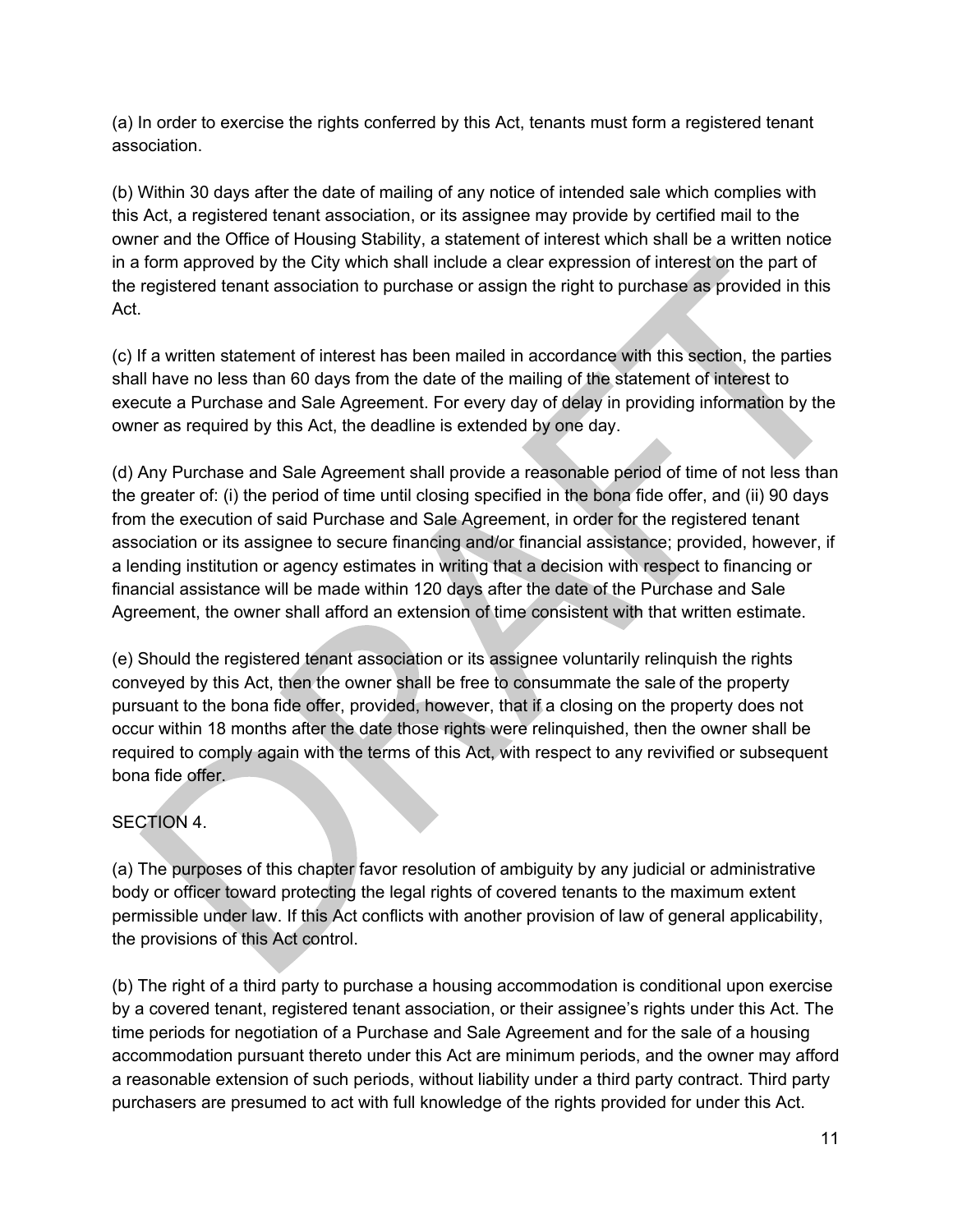(c)This law is in addition to and is not intended to abrogate any other right to purchase, or right of first refusal to purchase a housing accommodation, as provided by general or special law, or by City ordinance.

SECTION 5. The City of Somerville is authorized to provide a grant or loan, or otherwise provide assistance, from its affordable housing trust fund for the purposes of purchases of real property under this Act. These funds shall be used to establish and/or preserve the affordability of the covered housing accommodation, in perpetuity, or as long as legally permissible.

SECTION 6. Notwithstanding the terms and conditions of the bona fide offer which triggered the notice of intended sale, the owner shall not require the a covered tenant, registered tenant association, or assignee to pay a deposit in excess of the lesser of: (i) the deposit specified in the Purchase and Sale Agreement that triggered that notice of intended sale, (ii) 5 percent of the purchase price specified in that Purchase and Sale Agreement, or (iii) \$250,000.

SECTION 7. (a) The rights provided under this Act may not be waived, except as provided for in the definition in Section 1 of voluntarily relinquishing rights conferred by this Act. It is illegal for an owner to require a tenant to waive any rights provided to the tenant under this Act.

(b) An owner, covered tenant, group of covered tenants, registered tenant association, or their assignee may appeal a decision or determination by the Office of Housing Stability to the Director of the City's Office of Strategic Planning and Community Development or their designee, and the decision pursuant to such appeal shall be rendered and communicated to the parties within 10 business days of the filing date of that appeal; provided, however, that the period of time from the filing date of the appeal until the date on which the decision is rendered shall not count against a deadline defined in this Act, except in the case that an appeal by a covered tenant, group of covered tenants, registered tenant association, or their assignee is deemed by the Director or their designee to be dilatory, that is, without merit and intended to cause delay,.

(c) Any aggrieved owner, covered tenant, registered tenant association, or their assignee may seek damages, under the provisions of chapter 93A of the General Laws.

(d) The City of Somerville is authorized to enforce this Act and may promulgate ordinances, rules, regulations, and any forms necessary for implementation or enforcement. The City of Somerville may seek injunctive, declaratory, and compensatory relief in a court of competent jurisdiction.

SECTION 8. The Registrar of Deeds for Middlesex County shall require a Certification of Compliance issued by the Office of Housing Stability, and the Affidavit of Compliance that precipitated the awarding of that Certification of Compliance, in conjunction with the filing of any deed pertaining to the sale, transfer, or conveyance of a residential property located within the